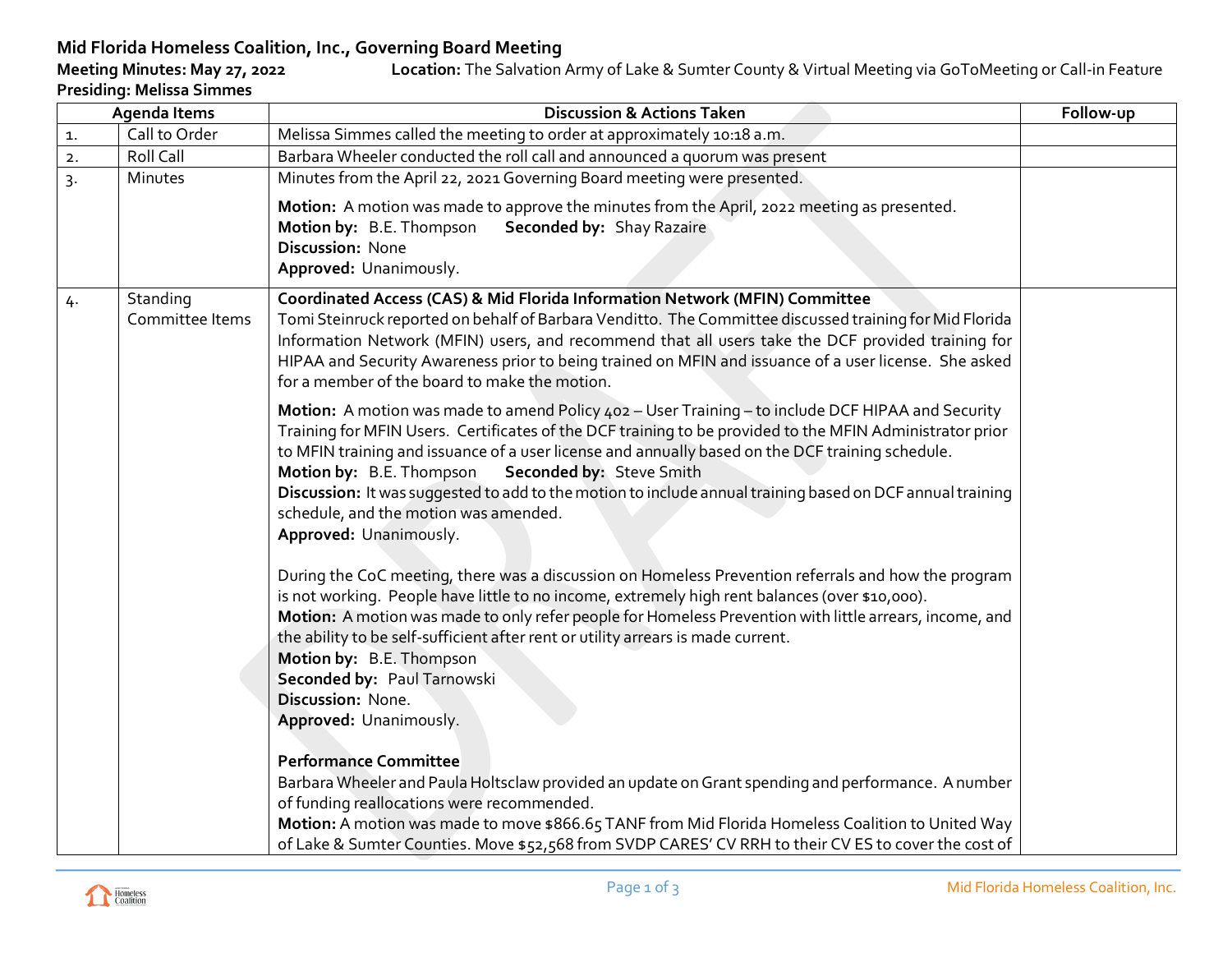|    |                     | non-congregate shelter through the end of May plus to cover a couple participants who need additional<br>time due to health conditions. Move \$10,000 from United Way of Lake & Sumter Counties CV HP to CV<br>ES. Move \$80,000 to Salvation Army Lake & Sumter's CV ES and \$100,000 to CV HP from their CV RRH<br>funds. Move \$69.88 from Mid Florida Homeless Coalition's ESG Admin to SVDP CARES ESG Admin.<br>Motion by: B.E. Thompson<br>Seconded by: Steve Smith<br>Discussion: Discussion ensued.<br>Approved: Unanimously.<br>A Chair is still needed for this Committee. |  |  |  |  |
|----|---------------------|--------------------------------------------------------------------------------------------------------------------------------------------------------------------------------------------------------------------------------------------------------------------------------------------------------------------------------------------------------------------------------------------------------------------------------------------------------------------------------------------------------------------------------------------------------------------------------------|--|--|--|--|
|    | Funding             |                                                                                                                                                                                                                                                                                                                                                                                                                                                                                                                                                                                      |  |  |  |  |
| 5. | Recommendations     | Funding Recommendations for DCF 2022-2023 grants:                                                                                                                                                                                                                                                                                                                                                                                                                                                                                                                                    |  |  |  |  |
|    |                     | Paul Tarnowski reported on the results of the Review Committee's scoring of the DCF Applications.                                                                                                                                                                                                                                                                                                                                                                                                                                                                                    |  |  |  |  |
|    |                     |                                                                                                                                                                                                                                                                                                                                                                                                                                                                                                                                                                                      |  |  |  |  |
|    |                     | Motion: A motion was made to approve all recommended funding allocations. TANF - \$38,000.00 -                                                                                                                                                                                                                                                                                                                                                                                                                                                                                       |  |  |  |  |
|    |                     | Daystar Life Center - \$9,215.00, Mid Florida Homeless Coalition - \$10,355.00 and United Way of Lake &                                                                                                                                                                                                                                                                                                                                                                                                                                                                              |  |  |  |  |
|    |                     | Sumter - \$18,430.00. Challenge - \$119,000.00 - Mid Florida Homeless Coalition - \$99,353.45 (RRH HL,                                                                                                                                                                                                                                                                                                                                                                                                                                                                               |  |  |  |  |
|    |                     | Coordinated Access, 4-County Case Manager, and Administration), Society of St. Vincent de Paul (SVDP                                                                                                                                                                                                                                                                                                                                                                                                                                                                                 |  |  |  |  |
|    |                     | CARES) - \$19,646.55 (RRH and Administration). ESG - \$257,000.00 - Mid Florida Homeless Coalition -                                                                                                                                                                                                                                                                                                                                                                                                                                                                                 |  |  |  |  |
|    |                     | \$45,140 (Street outreach, HMIS and Administration) The Salvation Army Lake & Sumter - \$100,790 (RRH                                                                                                                                                                                                                                                                                                                                                                                                                                                                                |  |  |  |  |
|    |                     | and Administration), Society of St. Vincent de Paul (SVDP CARES) - \$100,790 (RRH and Administration).                                                                                                                                                                                                                                                                                                                                                                                                                                                                               |  |  |  |  |
|    |                     | Motion by: Paul Tarnowski<br>Seconded by: B.E. Thompson<br><b>Discussion: None</b>                                                                                                                                                                                                                                                                                                                                                                                                                                                                                                   |  |  |  |  |
|    |                     |                                                                                                                                                                                                                                                                                                                                                                                                                                                                                                                                                                                      |  |  |  |  |
|    |                     | <b>Approved: Unanimously</b>                                                                                                                                                                                                                                                                                                                                                                                                                                                                                                                                                         |  |  |  |  |
|    |                     | B.E. Thompson thanked and applauded the work of the Review team.                                                                                                                                                                                                                                                                                                                                                                                                                                                                                                                     |  |  |  |  |
| 6. | MFHC Lead           | Monitoring and Compliance Issues - Tomi Steinruck provided an update on status of reports and issues.                                                                                                                                                                                                                                                                                                                                                                                                                                                                                |  |  |  |  |
|    | Update              |                                                                                                                                                                                                                                                                                                                                                                                                                                                                                                                                                                                      |  |  |  |  |
| 7. | <b>Next Meeting</b> | The next meeting will be on June 24, 2022.                                                                                                                                                                                                                                                                                                                                                                                                                                                                                                                                           |  |  |  |  |
| 8. | Adjourn             | Motion: A motion was made to adjourn the meeting at approximately 11:23 a.m.                                                                                                                                                                                                                                                                                                                                                                                                                                                                                                         |  |  |  |  |
|    |                     | Motion by:<br>B.E. Thompson<br>Seconded by: Shay Razaire                                                                                                                                                                                                                                                                                                                                                                                                                                                                                                                             |  |  |  |  |
|    |                     | Discussion: None.                                                                                                                                                                                                                                                                                                                                                                                                                                                                                                                                                                    |  |  |  |  |
|    |                     | Approved: Unanimously                                                                                                                                                                                                                                                                                                                                                                                                                                                                                                                                                                |  |  |  |  |

Respectfully submitted by: Paula Holtsclaw Melissa Simmes, Chair \_\_\_\_\_\_\_\_\_\_\_\_\_\_\_\_\_\_\_\_\_\_\_\_\_\_\_\_\_\_\_